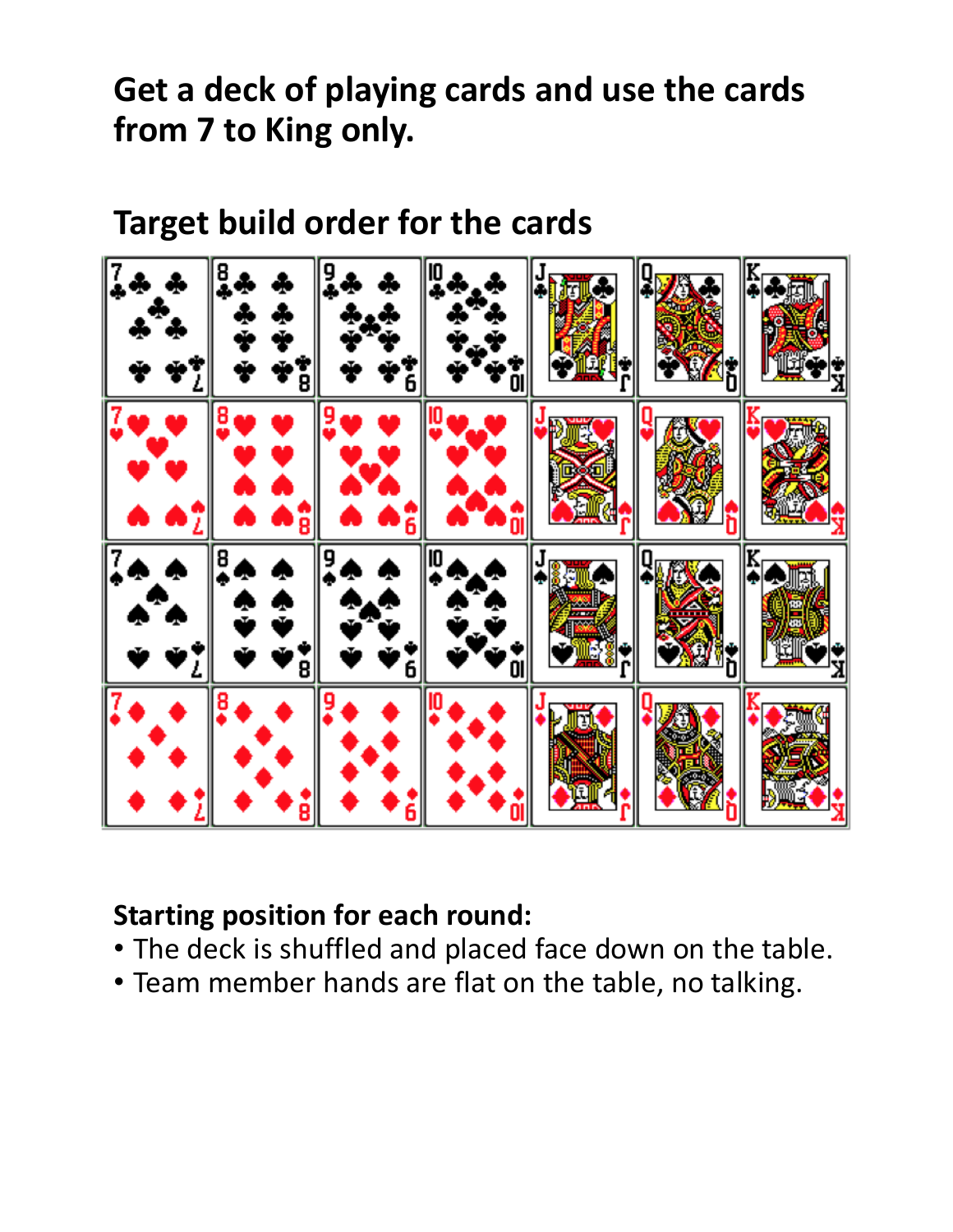

Kata in the Classroom / katatogrow.com **Kata in the Classroom / katatogrow.com**

**Poster**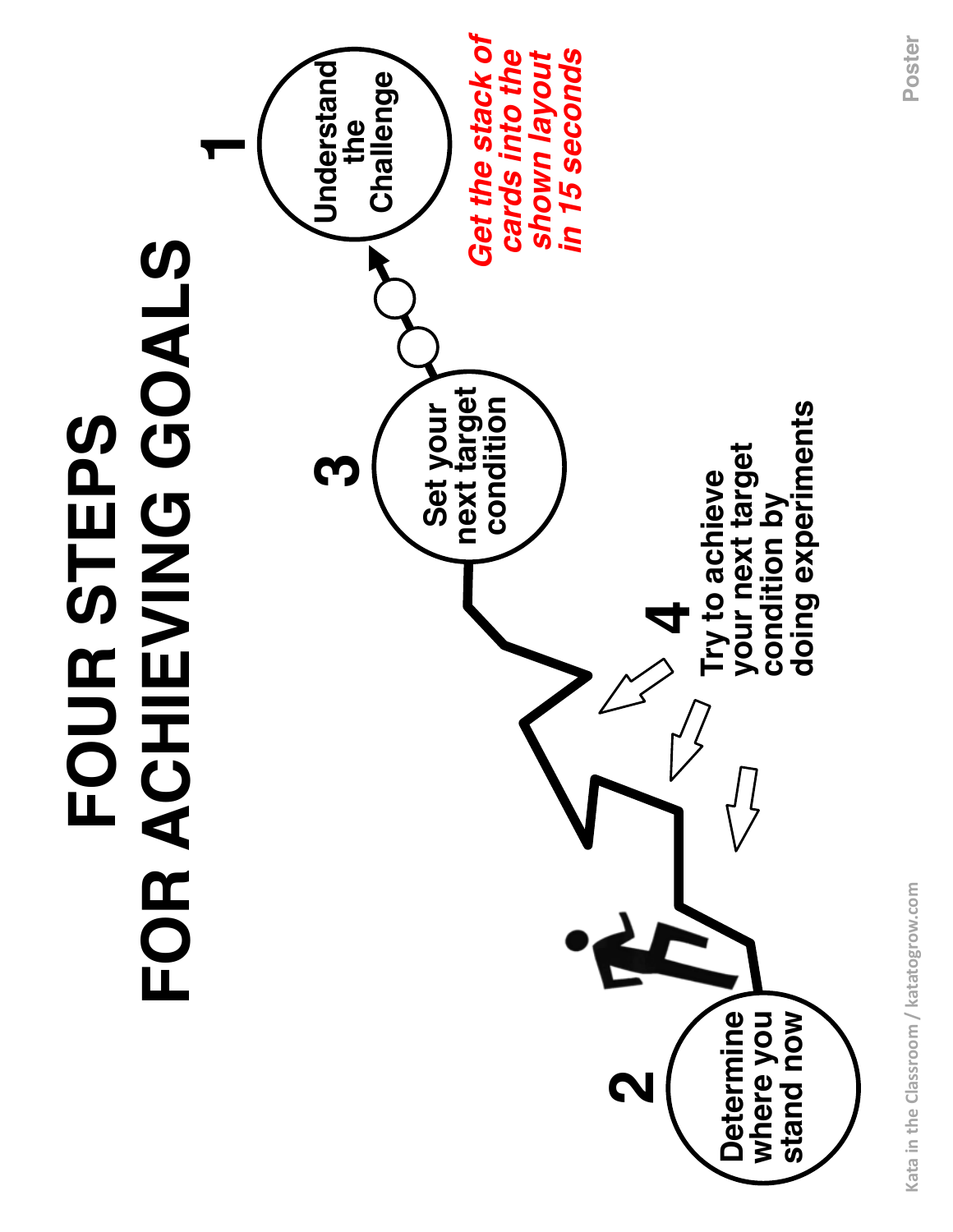## **Team Name: Date:**

## **BASELINE & EXPERIMENTING**

| <b>BASELINE</b> |                | <b>Experiment 1</b> | <b>Experiment 2</b> | <b>Experiment 3</b> | <b>Experiment 4</b> | <b>Experiment 5</b> |
|-----------------|----------------|---------------------|---------------------|---------------------|---------------------|---------------------|
| <b>ROUNDS</b>   |                | What will you test? | What will you test? | What will you test? | What will you test? | What will you test? |
| 65              | 65             | $\bullet$           |                     | $\bullet$           |                     |                     |
|                 |                |                     |                     |                     |                     |                     |
|                 |                | $\bullet$           |                     |                     |                     |                     |
| 60              | 60             | $\bullet$           |                     | ٠                   |                     |                     |
|                 |                |                     |                     |                     |                     |                     |
|                 |                |                     |                     |                     |                     |                     |
| 55              | 55             | <b>Change</b>       | <b>Change</b>       | <b>Change</b>       | <b>Change</b>       | <b>Change</b>       |
|                 |                |                     |                     |                     |                     |                     |
|                 |                |                     |                     |                     |                     |                     |
| 50              | 50             | 50                  | $\overline{50}$     | 50                  | 50                  | 50                  |
|                 |                |                     |                     |                     |                     |                     |
|                 |                | 45                  |                     |                     |                     |                     |
| $\frac{45}{1}$  | 45             |                     | 45                  | 45                  | 45                  | .45                 |
|                 |                |                     |                     |                     |                     |                     |
| 40              | 40             | 40                  | $\overline{40}$     | $\frac{40}{1}$      | $\frac{40}{1}$      | 40                  |
|                 |                |                     |                     |                     |                     |                     |
|                 |                |                     |                     |                     |                     |                     |
| 35              | 35             | $\frac{35}{2}$      | $\frac{35}{2}$      | $\frac{35}{2}$      | 35                  | 35                  |
|                 |                |                     |                     |                     |                     |                     |
|                 |                |                     |                     |                     |                     |                     |
| 30              | 30             | 30                  | 30                  | 30                  | 30                  | $\frac{30}{2}$      |
|                 |                |                     |                     |                     |                     |                     |
|                 |                |                     |                     |                     |                     |                     |
| $-25$           | 25             | 25                  | $-25$               | 25                  | 25                  | 25                  |
|                 |                |                     |                     |                     |                     |                     |
|                 |                |                     |                     |                     |                     |                     |
| 20              | 20.            | 20                  | 20                  | 20                  | $\overline{20}$     | $\overline{20}$     |
|                 |                |                     |                     |                     |                     |                     |
| $\frac{15}{1}$  | $\frac{15}{2}$ | $\overline{15}$     | 15                  | 15                  | 15                  | 15                  |
|                 |                |                     |                     |                     |                     |                     |
|                 |                |                     |                     |                     |                     |                     |
| $-10$<br>------ | 10             | 10                  | 10                  | 10                  | 10                  | $\frac{10}{1}$      |
|                 |                |                     |                     |                     |                     |                     |
|                 |                |                     |                     |                     |                     |                     |
| $\overline{5}$  | 5              | $\overline{5}$      | 5                   | $\overline{5}$      | $\overline{5}$      | $\overline{5}$      |
|                 |                |                     |                     |                     |                     |                     |
|                 |                |                     |                     |                     |                     |                     |
|                 |                |                     |                     |                     |                     |                     |